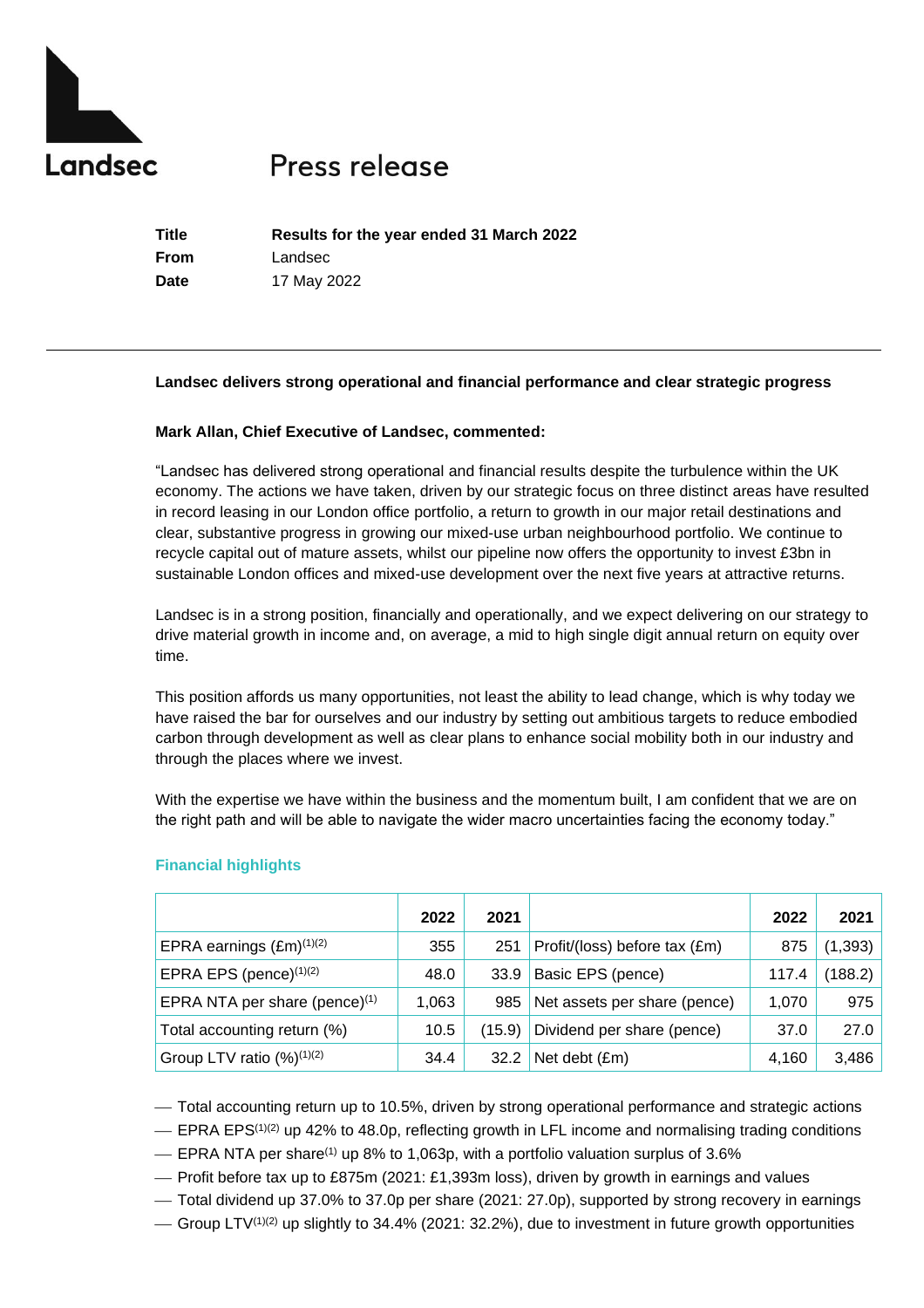⎯ Weighted average maturity of debt at 9.1 years (2021: 11.5 years), providing strong financial base

# **Operational highlights: clear strategic progress paves way for future growth**

– Strong London office leasing, positive operational performance and valuation growth in retail and marked growth in mixed-use urban pipeline, underpinned by successful capital recycling and strong balance sheet, paves way to deliver continued EPS growth and mid-to-high single digit total return over time.

## **Central London: strong leasing result and unlocked further growth opportunities**

- ⎯ Delivered record leasing, with £63m of office lettings on average 4% ahead of valuers' assumptions, and office occupancy at a high 95.3%, demonstrating strong demand for high-quality space
- ⎯ Capitalised on strong investment demand, with £0.4bn of disposals at an average yield of 4.1% and 13% premium vs Mar-21 book value, underpinning 3.7% capital value growth for the year (H2: 2.9%)
- ⎯ On track to deliver £1.2bn committed pipeline between October this year and June 2023, with 97% of costs locked in and 56% already pre-let
- ⎯ Unlocked 507,000 sq ft of potential new schemes at New Street Square and in Southwark via two innovative deals, growing potential future pipeline to 1.8m sq ft, with flexibility to start up to three new projects totalling c. £1bn of development cost and attractive 6.4% yield on cost in next twelve months

## **Major retail destinations: growing operational momentum supporting return to valuation growth**

- ⎯ Restructured and strengthened retail team to focus on strengthening brand and guest relationships and building on opportunity to create best-in-class portfolio of major UK retail destinations
- ⎯ New operating model already driving results, with occupancy up 170bps to 93.2%, LFL retail sales 1.1% ahead of 2019/20 levels and £29m of lettings signed or in solicitors' hands, on average 2% ahead of ERV, resulting in 1.7% capital value growth in the second half of the year (FY: -0.1%)
- Acquired additional 18.75% stake in Bluewater for £126m<sup>(3)</sup>, capitalising on opportunity to invest in one of the UK's leading retail destinations at attractive 8.15% initial yield

## **Mixed-use urban neighbourhoods: expanded pipeline to accelerate near-term growth**

- ⎯ Grown mixed-use pipeline by c. 50% to c. £4bn total development cost via two key acquisitions, with planned investment of c. £1.5bn over the next five years expected to deliver a return of c. £350m
- Acquired U+I for £269m<sup>(4)</sup>, providing access to five mixed-use projects in London, Manchester and Cambridge, with the potential to invest c. £400-600m in the next five years, and already sold or exchanged contracts to sell £61m of non-core assets, 10% above book value
- Acquired 75% stake in MediaCity, Greater Manchester for £426m(3), providing combination of longterm income at attractive 5.8% yield and £400m+ mixed-use development potential
- ⎯ On track to start on site with first phases of Mayfield, Manchester later this year and MediaCity and, subject to planning, our 1,800-home scheme at Finchley Road, London in 2023

## **Underpinning our strategy: capital discipline and leading the way in sustainability**

- Recognised £170m uplift in value of subscale assets (12.9%), capturing recovery in values as anticipated, ahead of disposal in medium term to maintain ongoing focus on capital discipline